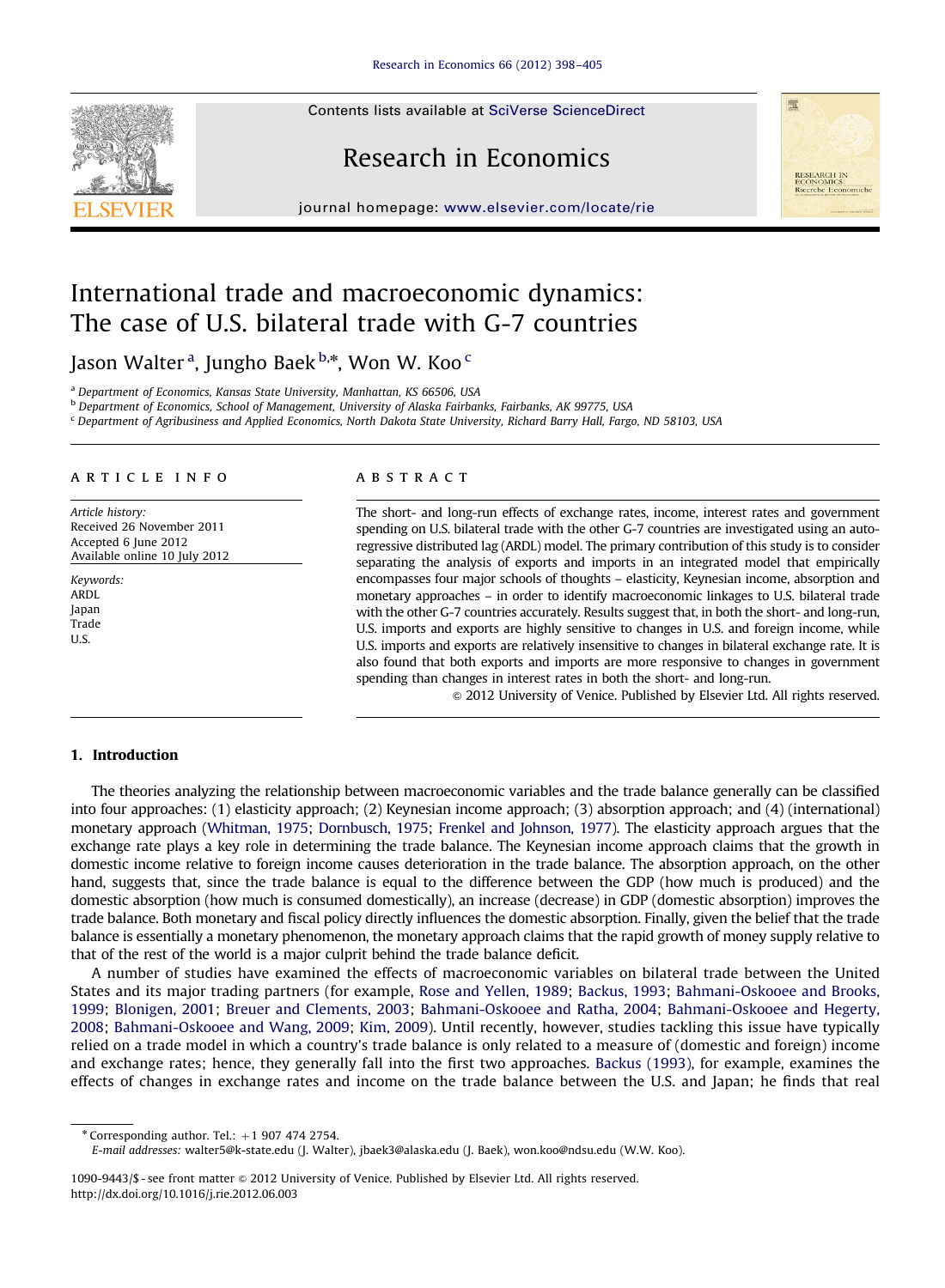depreciation of the U.S. dollar improves the trade balance. Recently, [Bahmani-Oskooee and Wang \(2009\)](#page--1-0) use disaggregated trade data to identify the dynamics of exchange rates and income on the composition of bilateral trade between the U.S. and Australia; they conclude that both U.S. exports and imports response to exchange rate changes. Accordingly, relatively little effort has been made to construct an empirical model in which the trade balance is related to other relevant macroeconomics factors such as fiscal and monetary policy related variables in addition to exchange rates and income. In other words, no study has empirically modeled all four major schools of thought in examining macroeconomic linkages to the trade balance between the U.S. and its major trading partners.

In this study, therefore, we attempt to extend the scope of previous work by examining the effects of macroeconomic variables on U.S. bilateral trade in an integrated model that encompasses all four schools of thought together. The empirical focus is on identifying the short- and long-run effects of exchange rates, income, interest rates and government spending on bilateral trade of aggregated commodity groups (e.g., agricultural goods, chemicals and materials, machinery and transport equipment and manufactured goods) between the U.S. and each of the other 6 members of the group of seven industrialized countries (G-7)—Canada, Japan, France, Germany, Italy and the United Kingdom (UK). For this purpose, an autoregressive distributed lag (ARDL) approach to cointegration (ARDL) [\(Pesaran et al., 2001](#page--1-0)) is applied to quarterly data for 1989–2011. The remaining section presents the empirical model, data, empirical results, and concluding remarks.

#### 2. Empirical model

It is important to note that the trade balance model analyzing exports and imports together is not able to directly identify what variables are impacting exports or imports and by how much. Several studies (e.g., [Bahmani-Oskooee and](#page--1-0) [Ardalani, 2006;](#page--1-0) [Bahmani-Oskooee and Hegerty, 2008\)](#page--1-0), for example, find that U.S. exports are more sensitive to changes in the U.S. dollar, while U.S. imports are more responsive to U.S. income. As a result, models treating exports and imports separately is indeed desirable to indentify the driving forces behind bilateral trade between the U.S. and the other G-7 countries properly, which is what we intend to do in this study.

In examining the macroeconomic linkages to bilateral trade between the U.S. and the other G-7 countries, we extend the bilateral export and import models developed by [Bahmani-Oskooee and Goswami \(2004\)](#page--1-0) to empirically encompass all four schools of thought. In this model, the values of exports and imports between the U.S. and the other G-7 countries are specified as follows:

$$
\ln(VX_{ijt}) = \alpha_0 + \alpha_1 \ln(Y_{it}^*) + \alpha_2 \ln(ER_{it}) + \alpha_3 \ln(Y_{it}^*/r_t^{US}) + \alpha_4 \ln(G_{it}^*) + \varepsilon_t
$$
\n(1)

$$
\ln(VM_{ijt}) = \beta_0 + \beta_1 \ln(Y_t^{US}) + \beta_2 \ln(E_{it}) + \beta_3 \ln(r_{it}^*/r_t^{US}) + \beta_4 \ln(G_t^{US}) + \mu_t
$$
\n(2)

where  $V X_{i i t} (V M_{i i t})$  is the value of commodity group j's U.S. exports (imports from) to its trading partner  $i -$  in this study, for example, *i*=Canada, Japan, France, Germany, Italy and the UK, and *j*=agricultural goods, chemicals & materials, machinery & transport equipment and manufactured goods;  $ER_{it}$  is the real bilateral exchange rate between the currency of trading partner i and the United States;  $(r_t^*/r_t^{US})$  is the ratio of the interest rate of trading partner *i* to the U.S. interest rate<sup>1</sup>; and  $G_t^*(G_t^{US})$  is the government spending of trading partner  $i$  (U.S.)<sup>2</sup>.

Following [Pesaran et al. \(2001\),](#page--1-0) the error-correction representations of the ARDL specification model for Eqs. (1) and (2) are given by

$$
\Delta \ln(VX_{ijt}) = \alpha'_{0} + \sum_{k=1}^{p} \alpha'_{1} \Delta \ln VX_{ij,t-k} + \sum_{k=0}^{p} \alpha'_{2} \Delta \ln Y_{i,t-k}^{*} + \sum_{k=0}^{p} \alpha'_{3} \Delta \ln ER_{i,t-k} + \sum_{k=0}^{p} \alpha'_{4} \Delta \ln r_{i,t-k} + \sum_{k=0}^{p} \alpha'_{5} \ln(G_{it}^{*}) + \alpha_{1} \ln VX_{ij,t-1} + \alpha_{2} \ln Y_{i,t-1}^{*} + \alpha_{3} \ln ER_{i,t-1} + \alpha_{4} \ln r_{i,t-1} + \alpha_{5} \ln G_{i,t-1}^{*} + \xi_{t}
$$
\n(3)

$$
\Delta \ln (VM_{ijt}) = \beta'_{0} + \sum_{k=1}^{p} \beta'_{1} \Delta \ln VM_{ij,t-k} + \sum_{k=0}^{p} \beta'_{2} \Delta \ln Y_{t-k}^{US} + \sum_{k=0}^{p} \beta'_{3} \Delta \ln ER_{i,t-k} + \sum_{k=0}^{p} \beta'_{4} \Delta \ln r_{i,t-k} + \sum_{k=0}^{p} \beta'_{5} \ln(G_{t}^{US}) + \beta_{1} \ln VM_{ij,t-1} + \beta_{2} \ln Y_{t-1}^{US} + \beta_{3} \ln ER_{i,t-1} + \beta_{4} \ln r_{i,t-1} + \beta_{5} \ln G_{t-1}^{US} + v_{t}
$$
\n(4)

where  $\Delta$  denotes the first difference operator; p is lag order. Eqs. (3) and (4) are called the error-correction version of the ARDL, since the linear combination of lagged variables (terms with  $\alpha_1$ ,  $\alpha_2$ ,  $\alpha_3$ ,  $\alpha_4$ ,  $\alpha_5$  and  $\beta_1$ ,  $\beta_2$ ,  $\beta_3$ ,  $\beta_4$ ,  $\beta_5$ ) replaces the

 $<sup>1</sup>$  Following [McCallum \(1999\),](#page--1-0) the ratio of the interest rates between Japan and the U.S. is used as a proxy for monetary policy in both countries,</sup> providing an indicator of the price of capital.

 $2$  Government spending in both countries means government expenditures excluding transfer payments. The inclusion of transfer payments would not represent public purchases, and thus would dilute the real effects. The effect of transfer payments (or private purchases) could be captured by income.